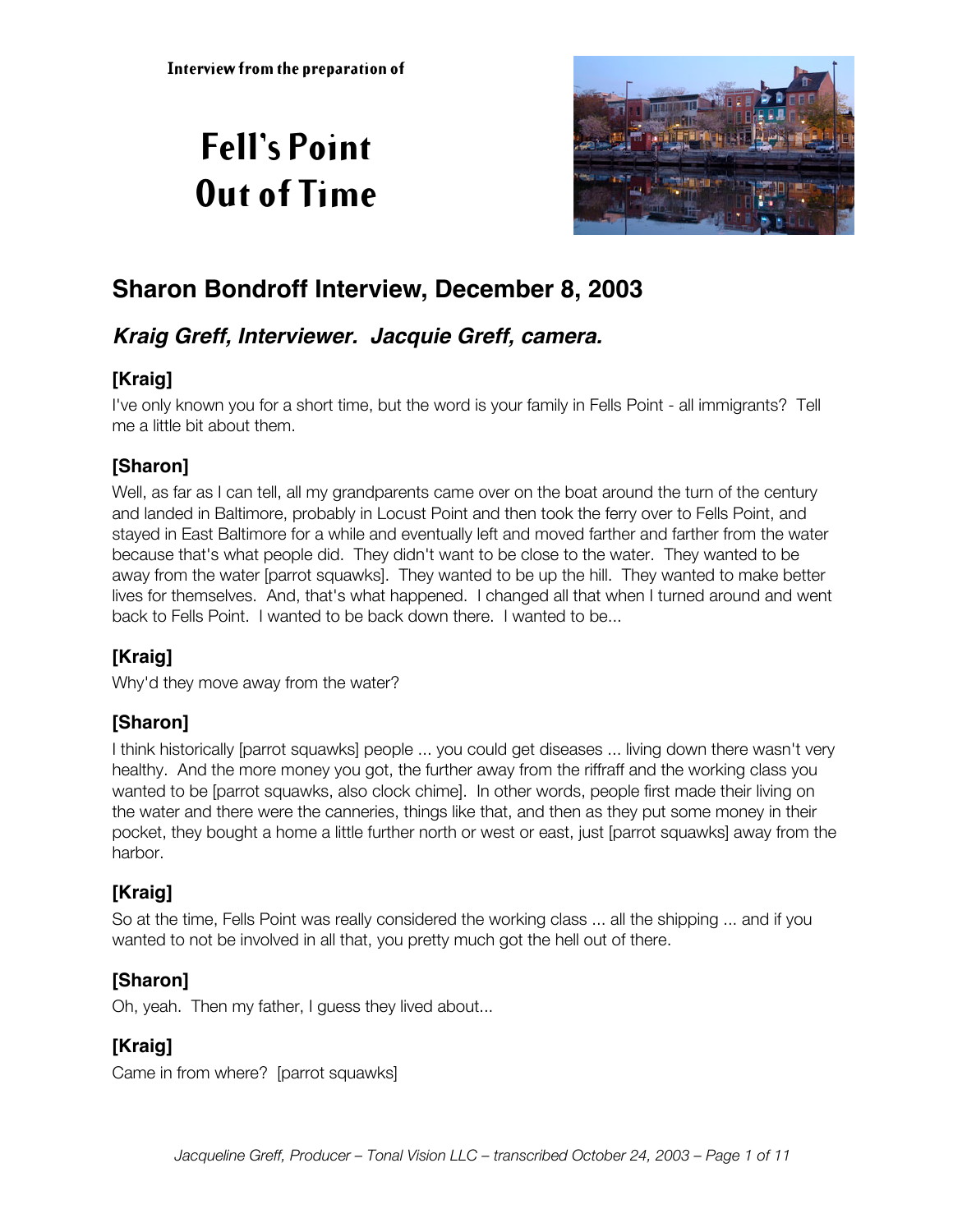Russia. His family came in from Russia. They lived up the street. I guess they lived up on Baltimore. And he used to come down and go swimming off the Rec Pier ... early in the century. He was born in 1910, my dad. So, I guess when he was ... by 1920 he was jumping off the Rec Pier and swimming in the waters, which [parrot squawks] ... you could do then. And my uncles, everybody hung around East Baltimore [parrot squawks].

## **[Kraig]**

So you said you came back down to Fells Point and changed all that. Tell me about why you did it and what happened.

## **[Sharon]**

Well, I grew up on a street called [parrot squawks] called Bland Avenue, and it was pretty bland. It's ironic because people like my family got away from East Baltimore and Fells Point and the harbor to live a better life but [parrot squawks] what happened was - they all moved into these separate homes and suddenly they were isolated from their neighbors [parrot squawks] ... they had air conditioning and they'd stay inside. So, the close-knit, the tightly packed large family living of Fells Point was no more. Instead, you were living very quietly and separately. And [parrot squawks] to me, when I was a kid, I'd go for rides through Baltimore and they'd take me to the old neighborhoods and I'd see all these people sitting on their stoops, their front stoops, and I always wondered what it would be like to live down there. That looked interesting to me.

So, they left - they wanted to get away from it - I wanted to get back to it. So eventually that's just what I did. I started moving closer and closer in the city back in the 60's [parrot squawks] and by 1978, I was in Fells Point again. Well, '79, something like that, I was back in Fells Point.

[01:03:51:01]

## **[Kraig]**

And? What'd you do? Occupation?

#### **[Sharon]**

I worked at the Baltimore Sun from 1980 to 1985 and after that, I was a freelance writer. I also helped Steve Bunker with his store, and in 1990, I just started working all the time with the store, with China Sea, and really liked that. I was [parrot squawks] still doing pretty much writing, too, actually. I just love living in the city. I love the colors and the textures [parrot squawks] and the people and the shape of things, how it felt, and being part of a community. Again, you can't be much of a part of a community when everybody lives indoors all the time and doesn't get together. Down there, everybody gets together [parrot squawks] outside. You can't hide. It's great. I liked it for many years. It was just wonderful to be able to walk down the street and see everybody you knew and know all the shopkeepers... It's just a real friendly feeling.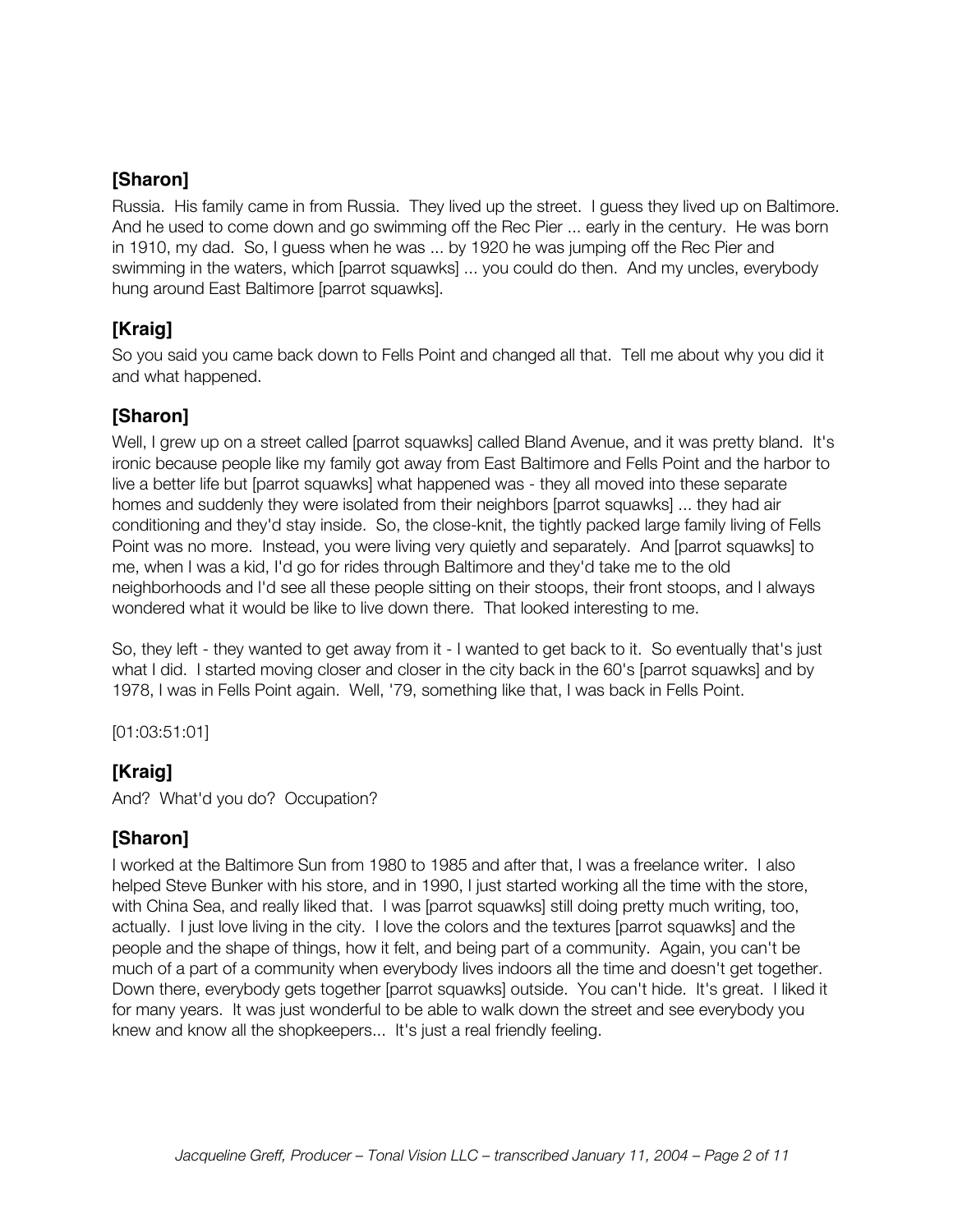## **[Kraig]**

Do you see that increasing or decreasing since you've moved up here to Maine? What's happened in Fells Point to you since you departed Baltimore, and what year did you leave?

## **[Sharon]**

 When did we leave? We left in '98, '99... Everything changes [parrot squawks]... That's my bird. Everything changes. When you show up there, and you become a part of it, you think you own that and you don't like to see a whole lot of change take place, especially if you like the way things are going.

## **[Kraig]**

If it's not broken, don't fix it.

## **[Sharon]**

Right. That's how I felt [parrot squawks]. So while we were there, there were people there that wanted to come in and change [parrot squawks] ... "Oh, isn't this a great place, let's see how we can change it... It's so charming, but let's see what we can do to make it more like what we want... where we came from..." Well, you just can't do that - it's not a great thing to do. So, we fought a lot of that and the neighborhood has managed to retain a certain charm. And I think it will for the foreseeable future, but again we don't know what's going to happen [parrot squawks].

[Cut - 01:06:25:06]

... you get to borrow it but you don't get to keep it ... Fells Point's like that. You get to borrow it. It becomes yours for a while. But not forever, because it's got to belong to other people [parrot squawks], so you have to let it go.

## **[Kraig]**

What do you see happening in the next 10 to 15 years, with all the new building and the new condos and the new administration in the Mayor's Office and new Governor... ?

## **[Sharon]**

Well, I see a lot more people with a lot more money coming into town. And I'm hoping it doesn't squeeze out [parrot squawks] a lot of the folks that have been there a long time, the smaller shopkeepers and the people of moderate or modest income. I hope there's room for everybody because that's what makes it nice, the mix. That's what brings people there in the first place. I'd be [parrot squawks] I'd be sad to see that leave, but again, things change.

## **[Kraig]**

That's exactly what brought us there when we came to Baltimore, we saw the ... [parrot squawks] ... and they had birds squawking in the distance, constantly ... and, that was nice.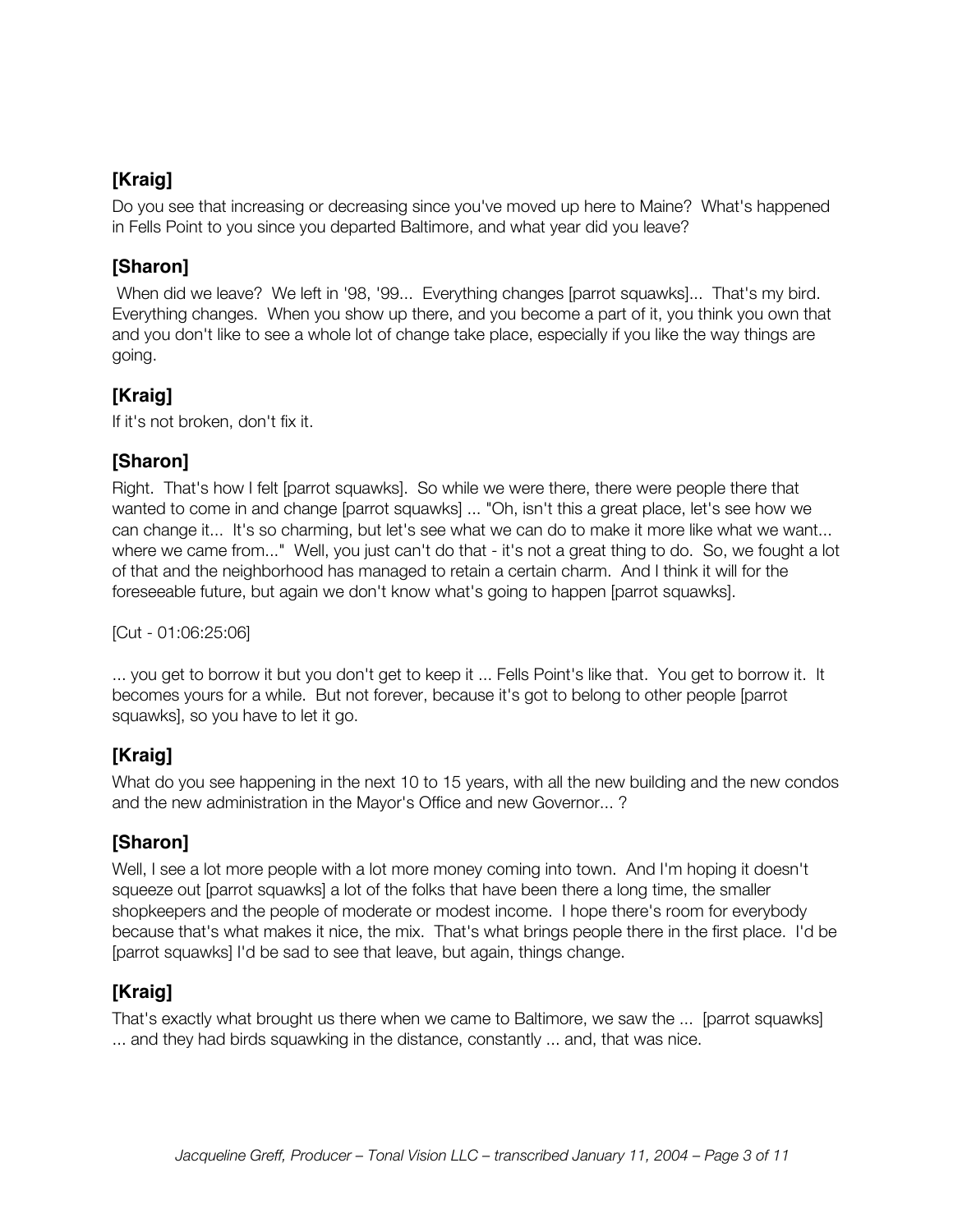[Laughs] Well, Saigon used to fly around on my shoulder ... she used to be on my shoulder all the time we'd walk around Fells Point. I'd be the woman with the bird on her shoulder [parrot squawks]. Tourists would go "Polly want a cracker?" and poke at her.

## **[Jacquie]**

Do you want to put the bird on your shoulder now?

#### **[Sharon]**

Do you want me to put the bird on my shoulder, do you want to see Saigon?

#### **[Kraig]**

Sure, might as well because ...

[Cut - 01:08:04:18]

#### **[Sharon]**

... There was the period in Fells Point with Geoff Footner and his bar and all my friends ... we were single and we were probably crazy [parrot squawks], and we spent so much of our time down there - this was at Rick's Cafe American - and [parrot squawks] there were others...

## **[Kraig]**

Do you know, there was another Rick's Cafe Americana opened up in Canton. It used to be Razorbacks on the corner by the fire house there.

## **[Sharon]**

They stole the name. [Laughs.]

## **[Kraig]**

When mentioned that, I thought "Wow, that's not the same bar." Of course, that's also the bar in Casa Blanca, too.

## **[Sharon]**

[Parrot squawks] There goes my bird. What are we going to do about her?

#### **[Jacquie]**

Just keep talking.

#### **[Sharon]**

She's a big part of Fells Point. She's ...

## **[Kraig]**

The birds?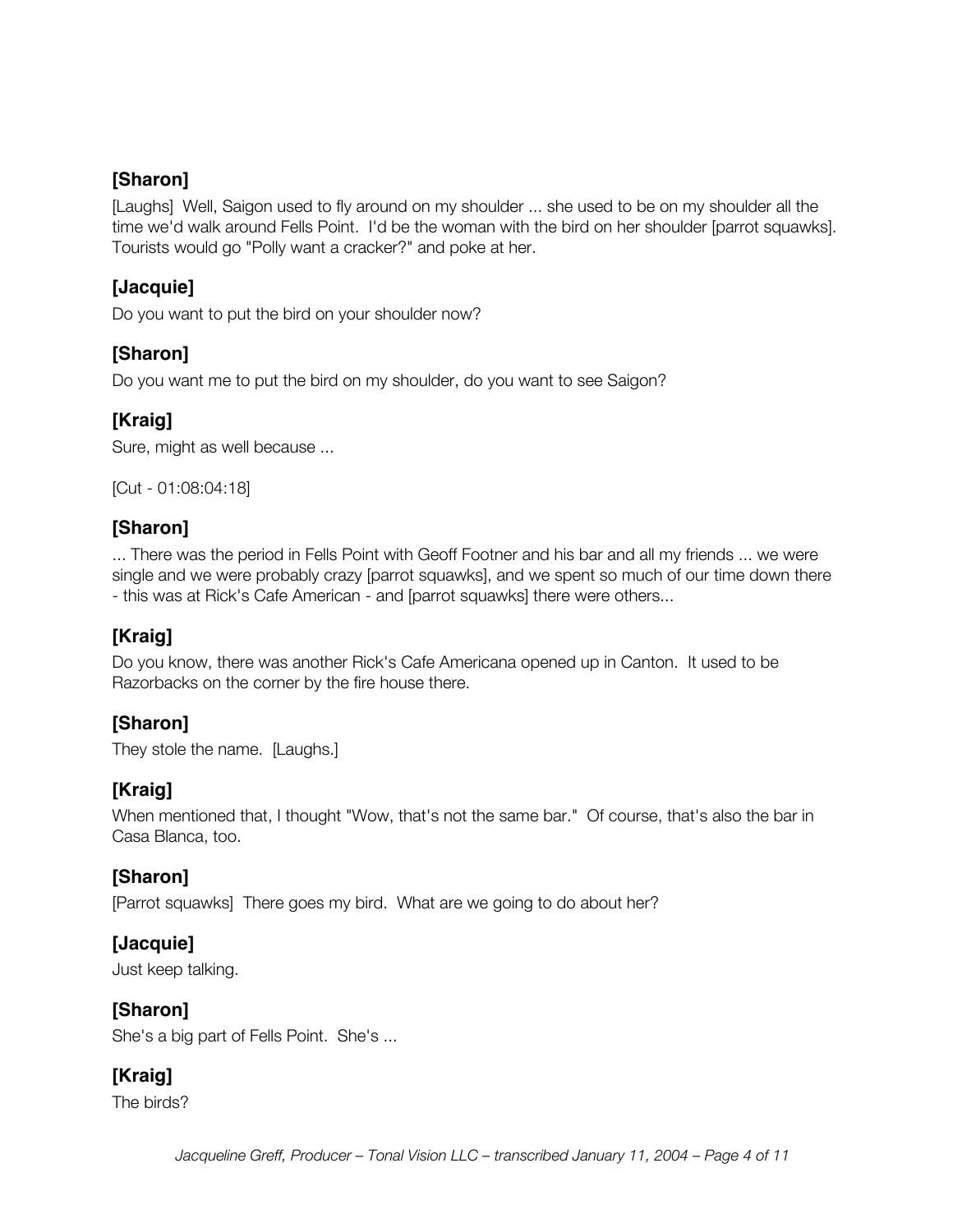All the birds. Oh, yeah. People loved the birds at the shop. They'd come in to see the birds.

[01:08:59:08]

## **[Kraig]**

Now it's dogs. Tons of dogs.

## **[Sharon]**

That's right! There's a big change.

## **[Kraig]**

You know everybody by the dog names.

## **[Sharon]**

Designer dogs.

## **[Jacquie]**

Were there always dogs?

## **[Sharon]**

[Laughs] As more affluent people moved in, they brought their affluent dogs with them. So instead of having strays pooping in the street ... Geoffrey once said, this is years ago, he said you could tell a Fells Pointer from a non-Fells Pointer because the Fells Pointer just automatically stepped around the dog poo. [Laughs] I thought that was funny. Actually, I thought I could be one of those people who could walk barefoot down the street in the 70's. And of course, the first thing that I did was cut my foot on glass. I just couldn't be like that. I guess I wanted to be kind of a hippy [parrot squawks]. But I had northwest Baltimore part of me and I just couldn't get that rough, that comfortable [parrot squawks]. All right, Saigon. [Sharon and Kraig imitate bird squawk.]

## **[Kraig]**

That bird's loud, too. It's just really loud. What else? Help me out here.

[01:10:23:10]

## **[Jacquie]**

Tell us some things that you think that we should know and have captured about Fells Point. Don't assume that other people have told us, because some people are more candid in front of the camera than others.

## **[Sharon]**

Fells Point has a spirit and a soul and a life that is apart from every other neighborhood in Baltimore. I've lived in different neighborhoods in Baltimore and I've explored them. There are many good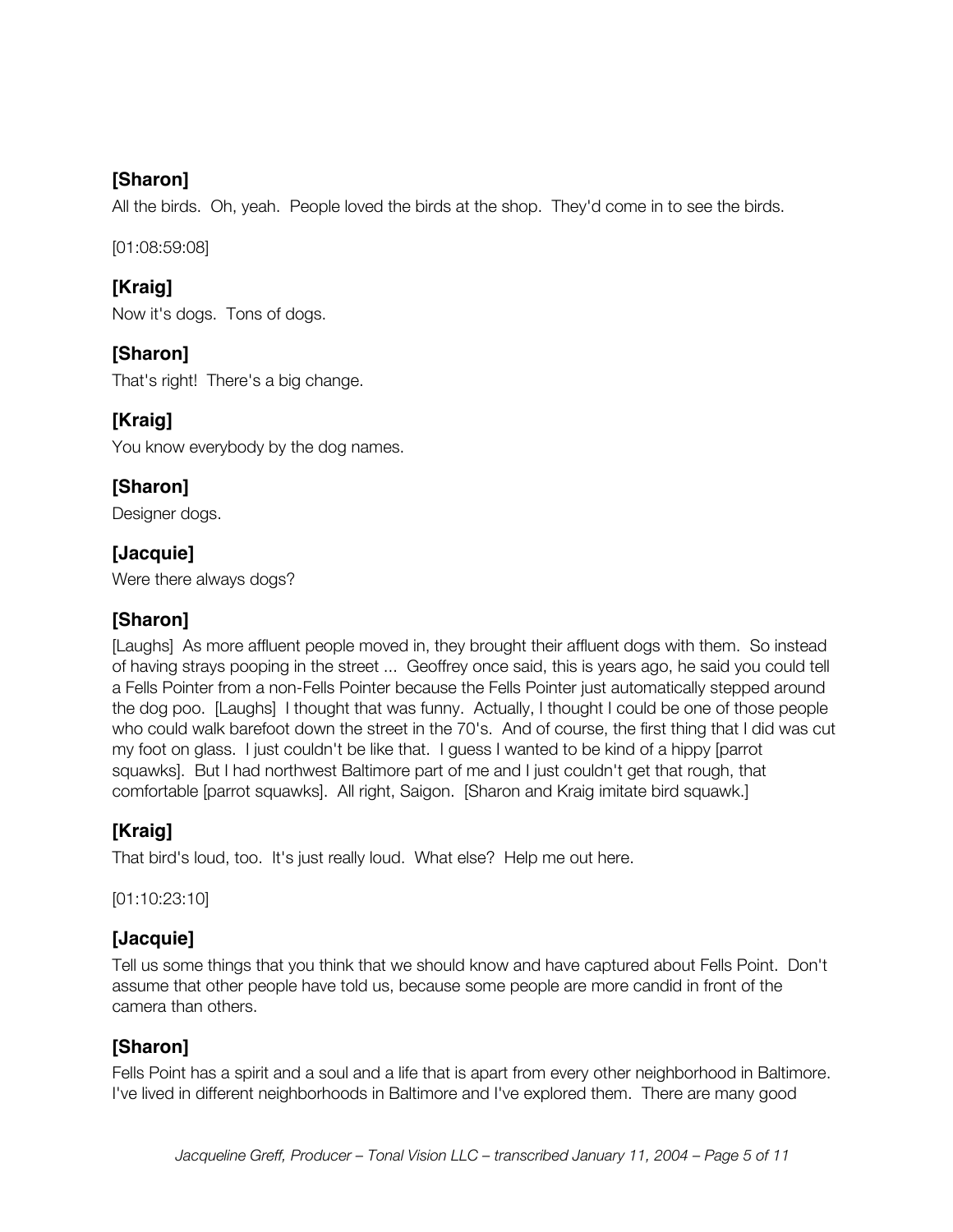neighborhoods, but nothing is like Fells Point. It is a wonderful mixture of the sacred and the profane, the funny and the sad. It's a very rich place with very interesting people who come there for all kinds of reasons. Steve says it's a second-start town, and maybe that's true. Maybe you can understand that. When I got down there, it was home. It was home. I could wander those streets and I could feel at home.

You become friends with all kinds of people. My neighbor, John Ignatowski used to have a house down on Shakespeare Street. And when they were putting the road through, he lost his home. So he moved up the street closer to where I lived. And he ran a bar called the Shed Rogue - I do not know where that name came from. When I knew him, he was 80 years old. Every Wednesday, he would go out and visit his wife's grave at the cemetery and on the way back, he'd buy pies and he'd come back and bring me a custard pie. Anyway, he finally got his house back - I think at a really low price - on Shakespeare Street, and it was renovated and he got his house again and I thought that was really nice. Then he died. But I think I was really lucky because ...

## **[Kraig]**

That's an amazing story. Dah ta dah ta dah and he brought pies and he got his house back, then he died.

#### **[Sharon]**

[Laughs] And then he died. But his son got the house. Yeah. But he was all right. He lived his life up the street away from the waterfront and he did OK. But like I said, all kinds of people and a very special neighborhood.

[01:12:38:27]

## **[Kraig]**

Any interesting stories ... anything?

#### **[Sharon]**

[Laughs.] All kinds of interesting stories. I'm not the storyteller in my family, but ....

## **[Kraig]**

Well, throw a few out. Anecdotes or little things....

#### **[Sharon]**

Did Steve ... [laughing] did Steve, did he tell you about Captain Martin? Captain Marty and when his alarm went off? The tall ship, what is it ... the Nighthawk, that used to be right there on Thames Street, Thames and Ann Street Wharf?

## **[Kraig]**

Right, right ...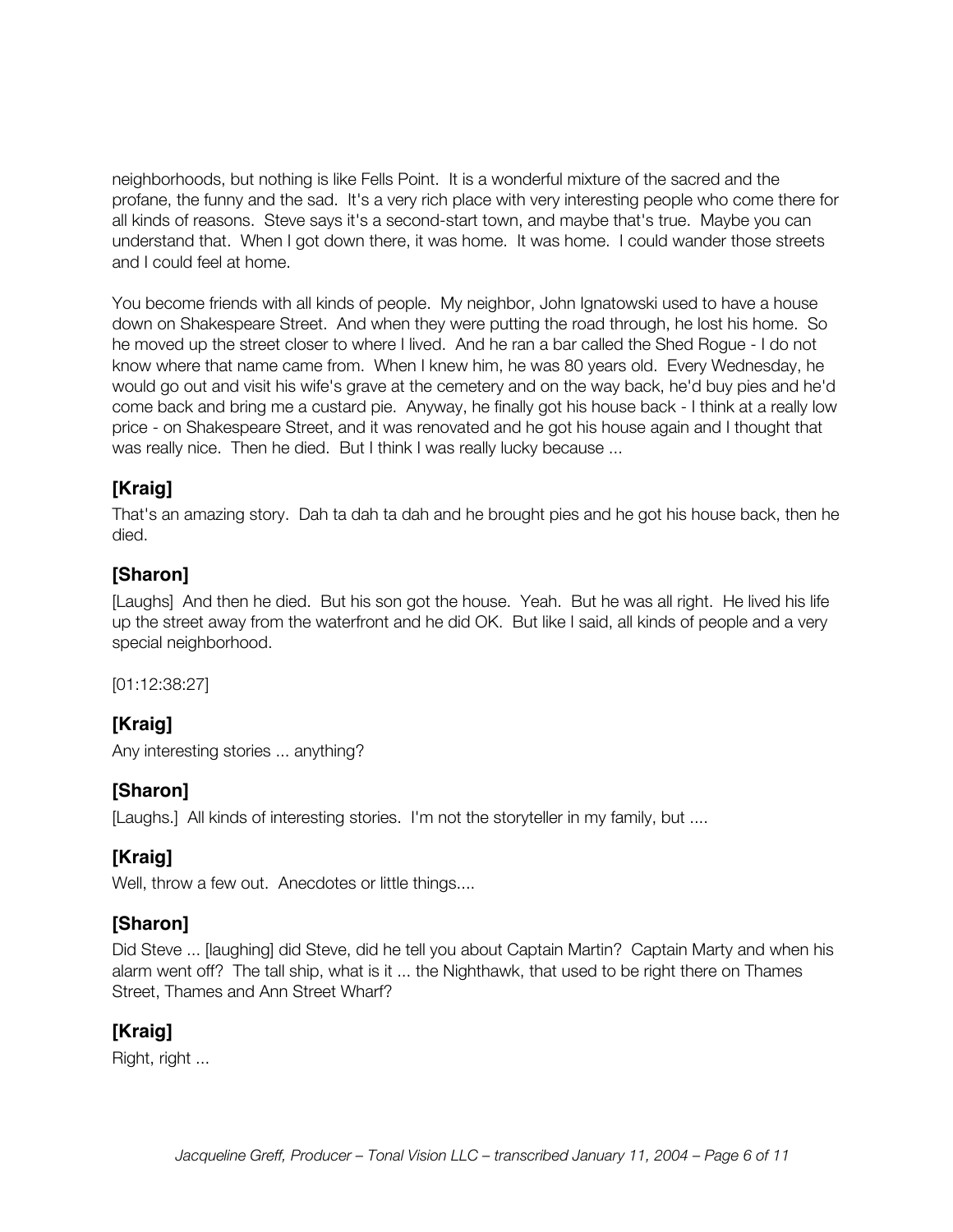One day his alarm went off ... he had a little building like a little [parrot squawks] a little stand-alone place where he sold tickets.

## **[Kraig]**

Right, right...

## **[Sharon]**

One day, he wasn't there. He wasn't there at all ... like a Sunday afternoon and the alarm went off and it wouldn't stop. And it kept ringing and ringing and ringing and ringing, and it just wouldn't stop ringing.... So Steve, I think, got a rifle from somewhere [laughing] and shot it out. And all the people at the Cat's Eye were going "Wahoo!" and screaming and carrying on...

## **[Kraig]**

Where was his alarm?

## **[Sharon]**

It was somewhere in that building. It was somewhere in that building. And Steve just ... he just had to shoot it out. You get away with stuff like that down there.

## **[Kraig]**

Not now.

## **[Sharon]**

Oh yeah? It's changed, huh?

## **[Kraig]**

Maybe you can... I don't know. What else?

## **[Jacquie]**

Let me stop a second.

[Cut - location changes to bird room - no lavaliere mic - 01:14:08:28]

#### **[Jacquie]**

Tell me some stories about these birds in Fells Point.

## **[Sharon]**

[Sharon moves back and forth looking at bird. Bird begins moving back and forth with her.] Well, let's see. Let's think this thing through. Can we think of a Saigon story? Oh yes, Mommy loves you so much. Well, Saigon, the thing with Saigon when she was in the back of the store when the store was on Thames Street... She was in the back of the store and some people didn't get a chance to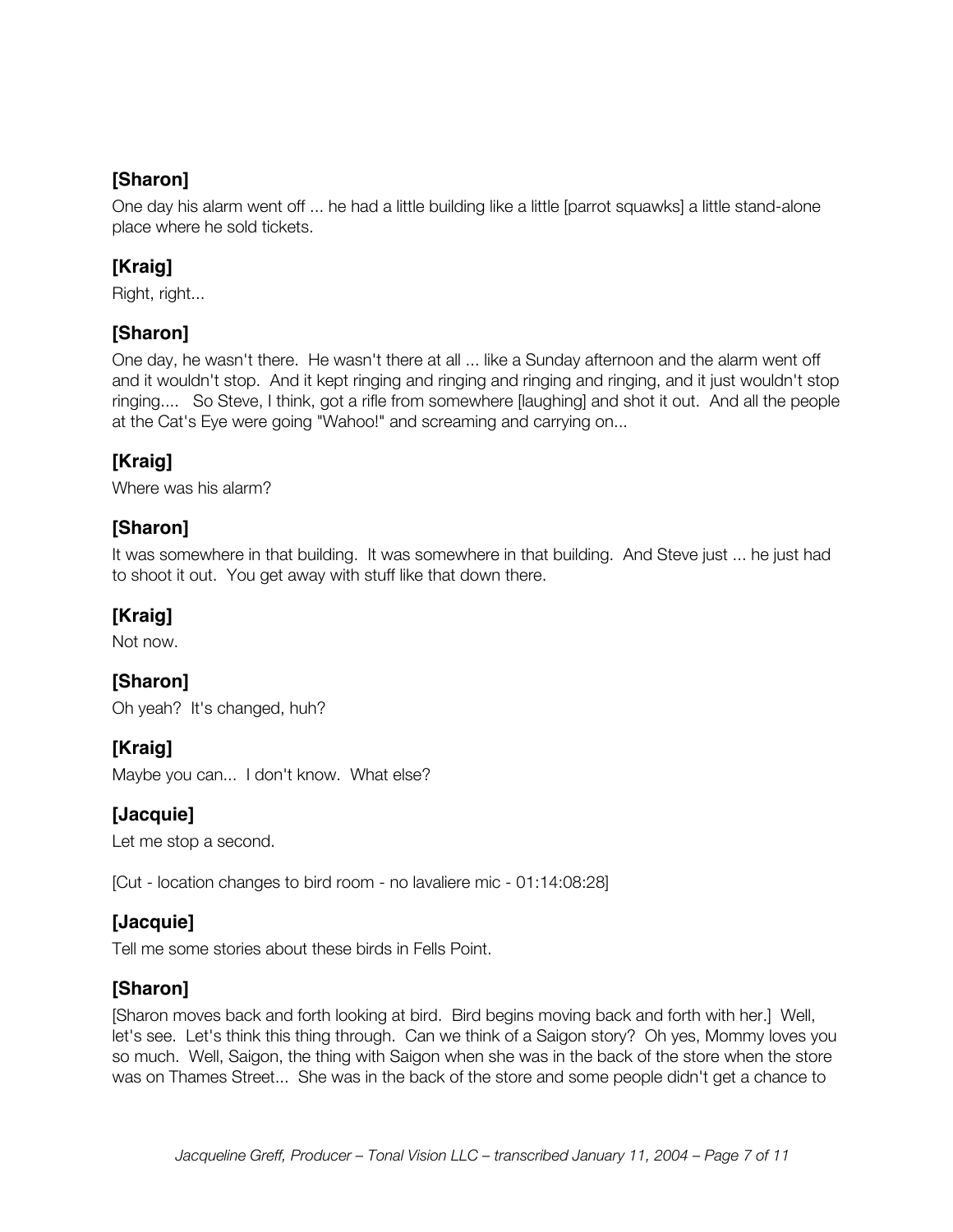see her as much, they saw mostly Jack and they saw Singie, they loved Singie ... Right? It used to hide... Now Jack, Jack was something else. Did Bunker spend any time telling you about Jack?

## **[Jacquie]**

Not on camera.

#### **[Sharon]**

Oh, Jack was so funny. Jack would fly around the neighborhood [laughs] ... He'd fly into the trees. He'd fly into the Cat's Eye Pub. And he was totally blasé. Oh, this is great. Here's my favorite Jack. Jack was living with Steve in Steve's apartment. I get a call one morning from Bob Keith. "Sharon, is Jack missing?" And I said, "Not that I know of." He says, "Well, there's a parrot outside in a tree behind my house." Now, it's freezing out. There's ice in the trees and there's a parrot... So I called Steve. Jack had flown outside in the dead of winter and was out in Bob Keith's back yard. So Steve had to climb up the tree and bring Jack home. And as always [parrot squawks], Jack is blasé. Jack goes "Ehhhh.... Whatever. Yeah, I'll come home with you." [To Saigon] Yes, you didn't like Jack. You were jealous of Jack. I know.

[Cut. Camera move. 01:16:09:08]

Sharon continues - So anyway, little Jackie, little Jackie... One time we got him back... He saw a blonde girl in the street, so he flew to the blonde girl, and let the blonde girl walk him over, flew on her, and allowed us to take him home. [To Saigon] Yeah, I know. It's very difficult. Here you go.

## **[Jacquie]**

Did Saigon get jealous, or did Saigon know Jack?

## **[Sharon]**

Saigon bit Jack. Saigon bit Jack's foot one day when the store was on Ann's Street Wharf. So, Bunker took Jack to the vet. And Jack seemed to be in good spirits. Jack was kind of talking on the way. [Saigon climbs on Sharon's shoulder.]

## **[Jacquie]**

There we go. That's a great shot.

## **[Sharon]**

Hello, sweetie. Anyway, Steve and I were out to dinner. We were thinking Jack was going to be just fine, [sadder] and we get back and there had been a call from the vet that Jack didn't make it through the operation. We lost Jack. So we had a funeral and a wake for Jack. We had a little coffin. A little flag draped over it as I recall. People spoke. He had some special friends who came. And at the end, he was buried under Broadway Pier. Jack is actually buried under Broadway Pier and he even has a brick on the Pier, by the way.

## **[Jacquie]**

Now, Broadway pier was being constructed at the time?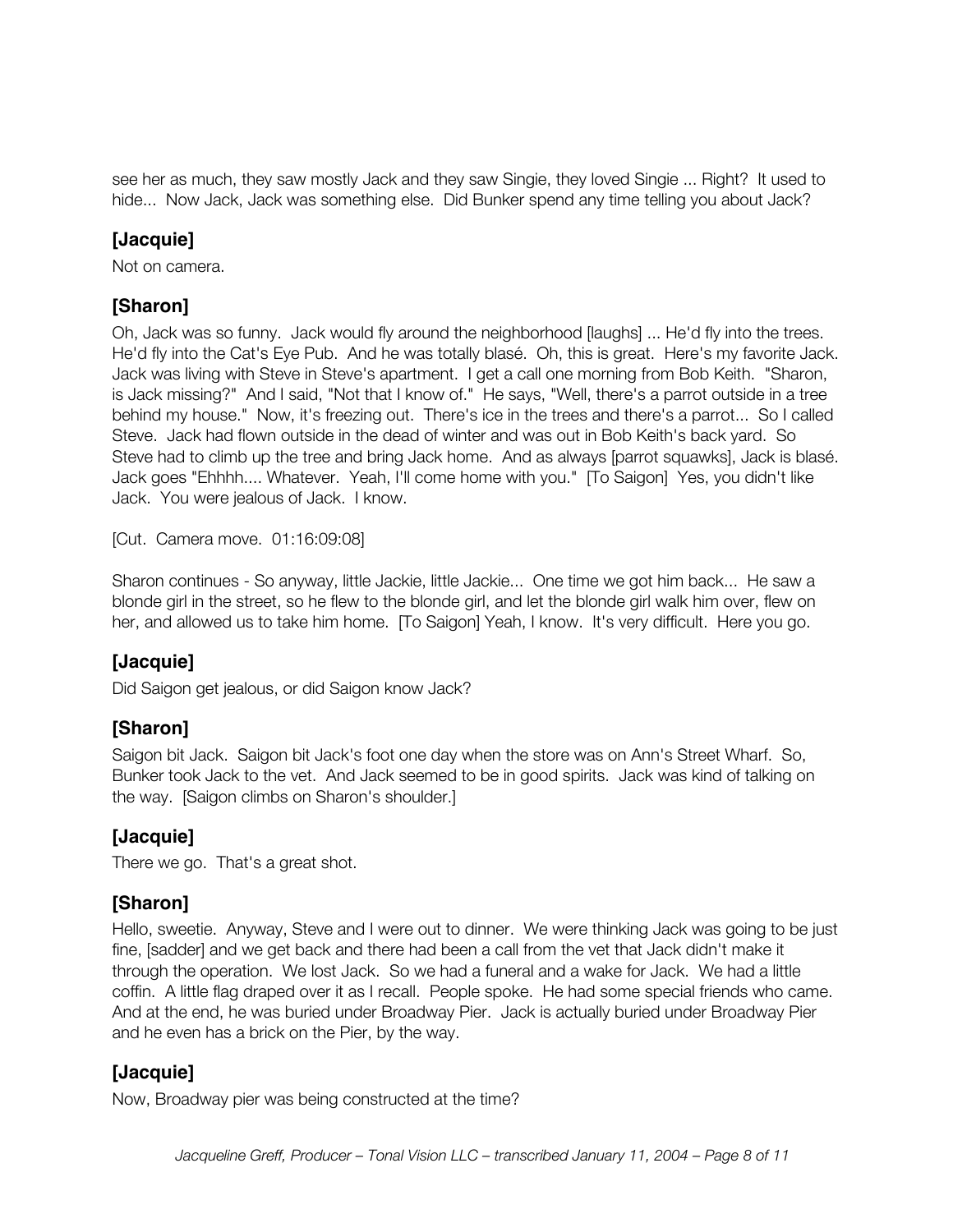Oh, yes. I guess I should have mentioned that. It was under reconstruction, so we were able to slip out on the Pier one night ...

## **[Jacquie]**

So you snuck it in?

#### **[Sharon]**

And we buried Jack... Jack's on the Pier. Jack's a happy spirit. Jack's a happy bird. [Saigon rubs beak on Sharon's arm.] Hey sweetie.... I didn't like Saigon for a while after that. I felt very bad. Oh, and like I said, Jack had special friends. He lived with Nancy Caudill for a while. And she'd go, "Spread your pretty tail, Jackie. Spread your pretty tail..." [Laughs] You just can't beat that neighborhood, I tell you.

So what else can I tell you? What else can we talk about?

#### **[Jacquie - shows picture to Sharon]**

Isn't that a nice shot? [Sharon moves forward with Saigon]

#### **[Sharon]**

Here's my little sweetie... Here's my little sweetie... You liked it in Fells Point, didn't you.

#### **[Jacquie]**

The audio in here is terrible, but the shot is so cute!

#### **[Sharon]**

So the voice isn't coming through well?

## **[Jacquie]**

It's coming through, but there's a lot of bounce of sound. You learn to tune things out when you are just kind of being yourself that the camera doesn't tune out, and you know the audience isn't going to tune out.... So I might be able to put some noise reduction on this or something, but...

[01:19:08:09] Tell me the cutest story about a parrot in your shop in Fells Point. Or parrot story in general.

## **[Sharon]**

Cute parrot stories... Oh, Bunker, he's the ... The one where the bum calls Saigon King of the Pigeons?

Saigon... when we first got Saigon, we didn't know Saigon could fly. And one day, we're walking around Fells Point with Saigon on our shoulder and Saigon took off. And he landed on the median, you know where the Market is, the south shed of the Market, amidst a huge group of pigeons. And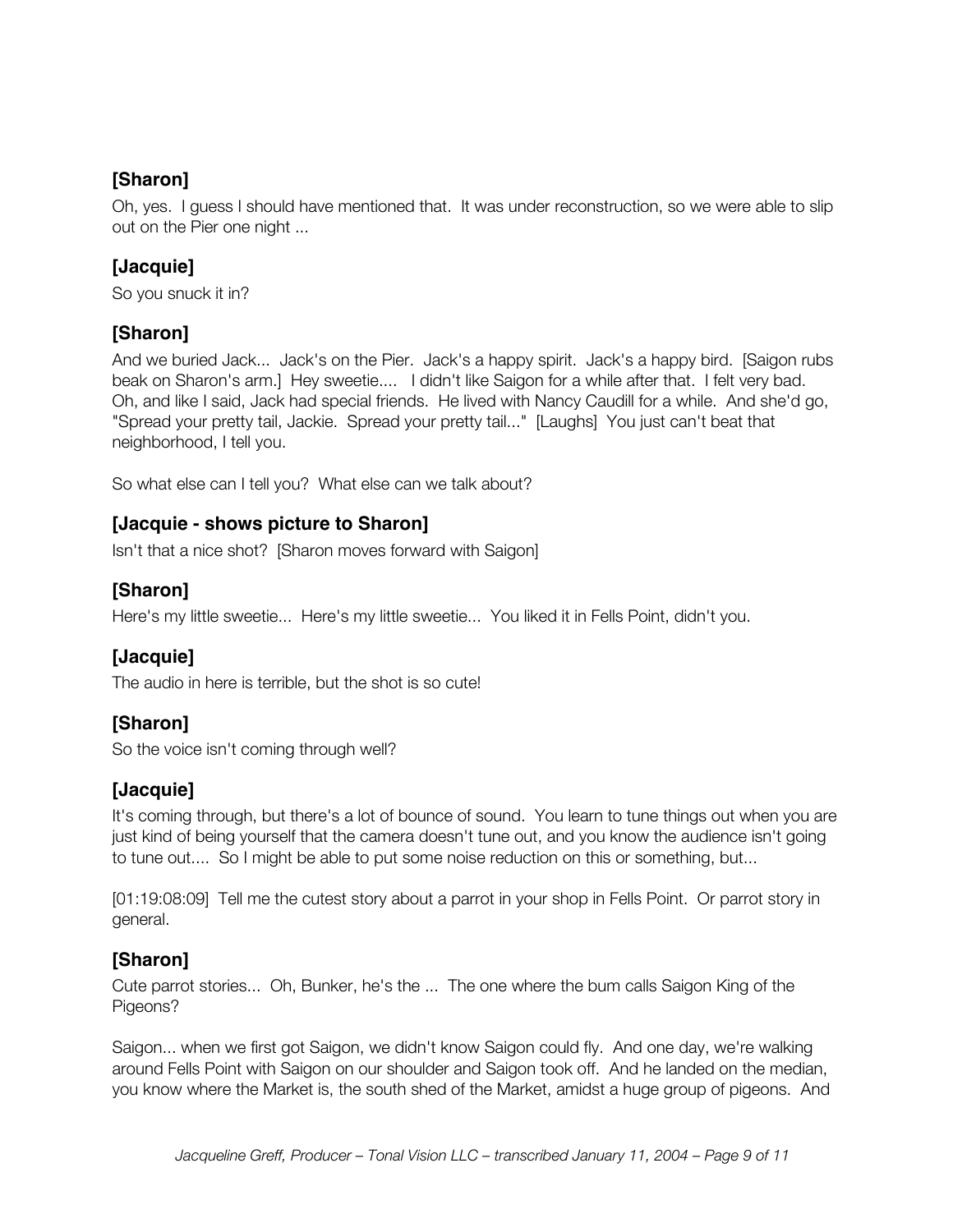a couple of the winos were sitting out there. And one of them says to the other, "Look, it's the King of the Pigeons, it's the King of the Pigeons!" It was Saigon.

[To Saigon] Yeah, you just took off. We thought we'd lost you. We didn't know much about taking care of birds, but we learned, didn't we Saigon? We learned. [Makes kissing sound. Saigon responds with squawk.] You were one cute story.

And then there was the time that we didn't know Willy ... I had a lilac crowned Amazon named Willie ... We didn't know Willy could fly because we'd had Willy for a couple of years and Willy never flew. Not a foot. And then one day we were on Bond Street and Willy's on my shoulder and Willy flies into a tree. And the whole neighborhood came out to try to get Willy out of the tree. It took hours. Willy just sat there and waited. Steve climbed up finally and we got Willy. [Saigon squawks.] Actually, I think he had to cut down the branch. He cuts the branch, and Willy comes crashing down to the ground. [To Saigon] We got Willy back. Yes we did.

## **[Jacquie]**

How did you end up with so many birds?

#### **[Sharon]**

I think Steve thought it was appropriate that he had a parrot. He sort of came from the sea so we thought we should have a parrot. So it started with Willy. And then it became Willy and Saigon. And then Willy got sick and died. Willy was an old bird. And then one day it was Saigon and Singapore. And now we have Jack the parakeet who came to us because ... Jack was at the town dump. Jack was drinking water on the ground in the town dump a couple of years ago and we picked him up and took him home. So now we have him in the family. But I, I knew nothing about birds.

[Cut. Brief discussion about camera picking up radio station. 01:21:42:22]

## **[Jacquie]**

You were telling me about immigration and your research on immigration, and the thing about the number of immigrants. Can you go through the number of immigrants vs. Ellis Island ... what you found?

#### **[Sharon]**

I wish I had the papers with me. Basically, Ellis Island was far and away where most of the immigrants came [parakeet chirping] when they came to the United States. However, many, many, many people also came to Boston and Baltimore and other ports of entry. But, compared to Ellis Island, it just wasn't that many. That being said, Baltimore, given its size, we had thousands of people coming through here throughout the 19th century and the early 20th century. I guess up until World War I. Now, there's different kind of immigration after that. Different countries. But then a lot of people from Eastern Europe were coming over for one reason or another - my family probably because they had to deal with prejudice and desperates who wanted to destroy them, destroy their culture. [Talks to Saigon.] So anyway, Baltimore's not second only to Ellis Island in the sense that there was any kind of real competition.